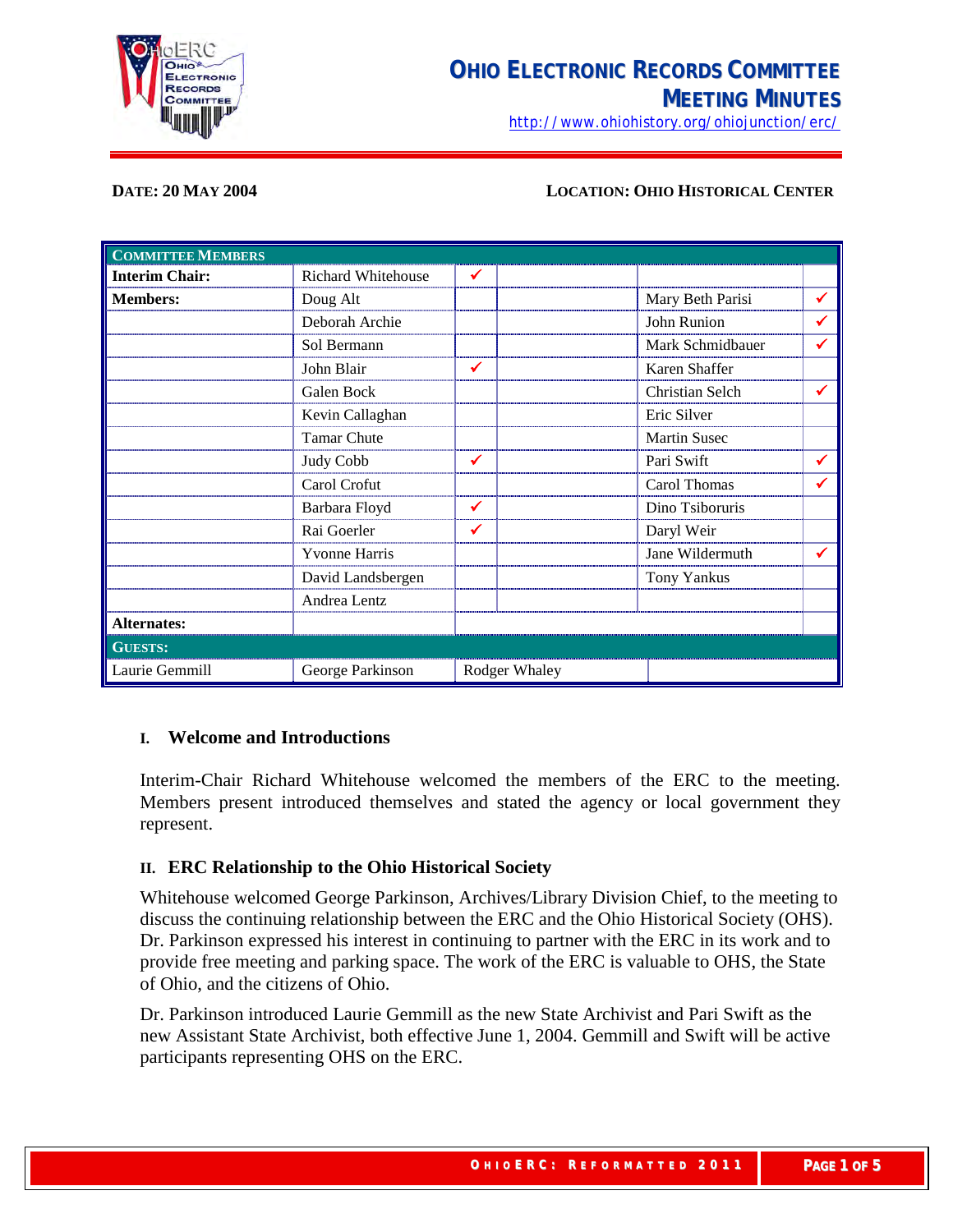

The Draft Ohio 2010 Strategic Plan, produced by the Ohio Historical Records Advisory Board (OHRAB), states that OHRAB should collaborate with the ERC to address the challenges of electronic records. One action to meet that objective is to establish an official OHRAB representative to the ERC. Barbara Floyd, currently a member of both OHRAB and the ERC, may be formally appointed by OHRAB as the liaison between the groups.

# **III. Discussion of Potential By-laws**

Whitehouse distributed minutes from the January 2004 meeting and draft by-laws, to be used as a starting point from which to build. He then called for comments on the draft by-laws. The following comments were discussed:

- Article II Purpose- This is phrased in a way that makes it sound like the ERC members are representing something. It needs to include language that makes it inclusive of persons with interest in the field.
- Article III, Sections 1-3 Individual vs. Institutional Membership
	- o Who within an entity would make the decision as to who would represent the organization?
	- o Some members cannot claim to represent their entire organization.
	- o There are some institutions that the ERC should have consistently represented. There are also people who have a personal interest in the work of the ERC. The ERC needs to develop a list of agencies to be represented and individuals with specialized interests that would be of benefit to the ERC.
	- o Should private entities or individuals representing be members? Their input can be very valuable. They should be invited to meetings and encouraged to participate, but they should not have voting privileges. Mary Beth Parisi offered to share the Supreme Court of Ohio's committee guidelines.
- Article III, Section 4 (a) Termination of Membership- as currently worded "failure to attend or be represented at meetings for a period of six months" could potentially terminate membership for those missing one meeting. It was suggested that it be worded "failure to attend or be represented at meetings for two consecutive meetings."
- Article IV, Section 2 (a) Frequency of meetings
	- o Two meetings should be a minimum, with more called if needed.
	- o Meeting three times each year could provide more motivation to attend and participate because it keeps the committee's work fresh.
	- o Is there enough content to justify meeting three times each year? If we meet to discuss the progress of the various subcommittees, the ERC would have enough content to justify the meetings. It would also allow the subcommittee's work to be viewed and critiqued by a larger number of people. Active subcommittees could meet on the same day as the general ERC meeting to cut down on travel time and expense.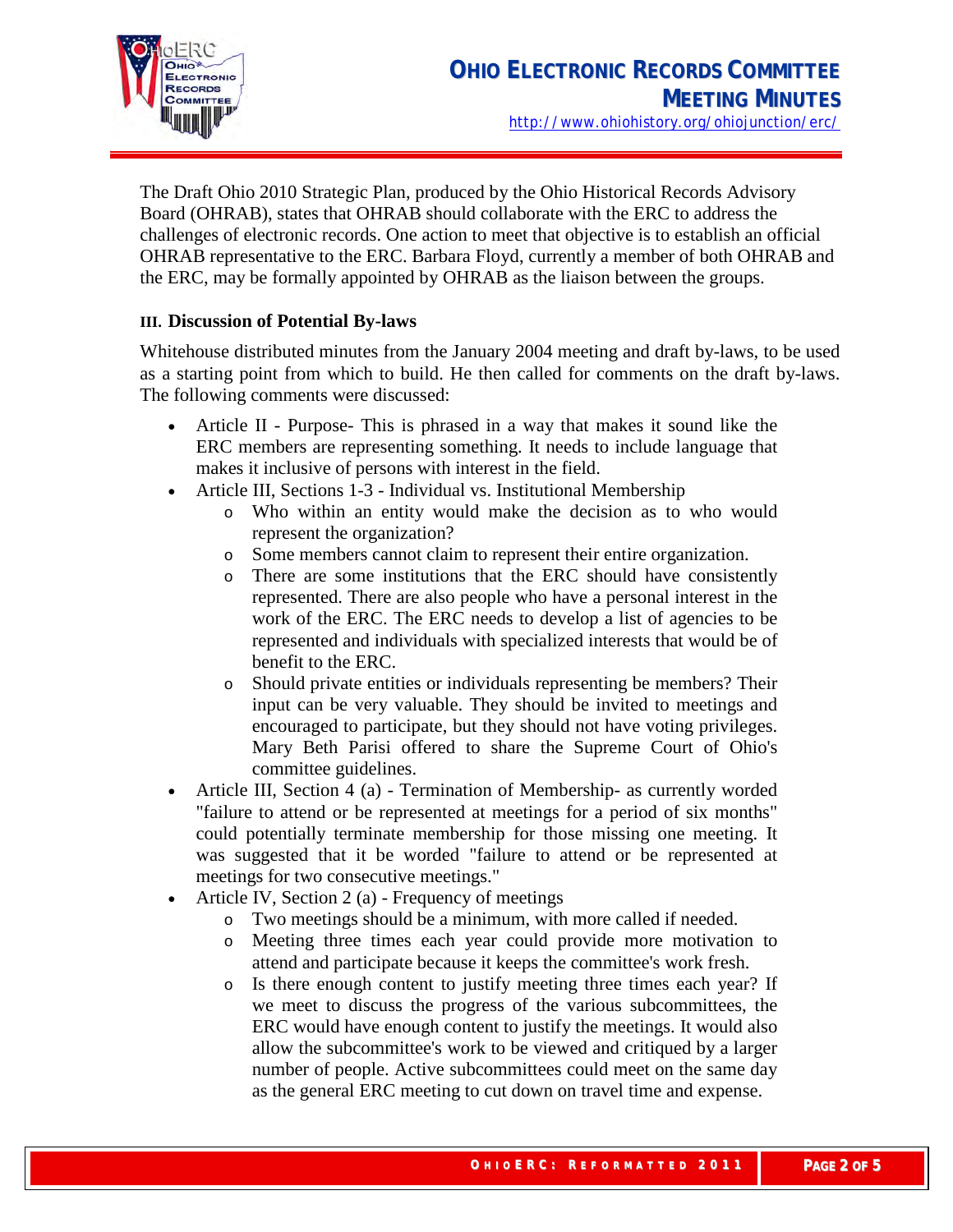

- The main technical guidelines have been produced, so there may not be enough to justify additional subcommittees and meetings.
	- One suggestion for a new subcommittee is to create a guideline on how to formulate retention schedules to incorporate electronic records.

## **IV. Changing the ERC's Mission and Purpose**

Mary Beth Parisi, Manager of Technology Policy and Planning for the Supreme Court of Ohio, suggested that the ERC should be making policy recommendations because it is not effective to have each agency make its own policy. That was countered with the fact that the ERC does not have the authority to enforce policy. Therefore, the ERC tries to produce general products/guidelines which agencies can adapt to meet their specific needs. The ERC does, however, need to work on communicating to and working with various entities about ERC products. Other members suggested that the enforcement of policy is the responsibility of the IT Policy Committee, within the Department of Administrative Services (DAS).

Does the ERC need to reconsider its goals to be more than just education, or to instead address standards and compliance in the field of electronic records? The guidelines produced by the ERC should be something various entities should be able to implement. Barbara Floyd noted that it would not be possible to create one product able to be implemented in all of Ohio's state agencies and local governments because of the vast differences in computer systems.

Rai Goerler suggested that the ERC needs to survey and evaluate which ERC documents are and are not used, who they are used by, what computer systems are used, what resources are available, and what is the IT environment throughout the state. Goerler offered to speak with ERC member David Landsbergen about giving a presentation at the next ERC meeting about creating a survey task force.

Questions were brought up as to whether the ERC is a leader? Is the ERC primarily concerned with education? If the ERC's products were policy, that would fulfill the education component of the mission. The ERC needs to view itself as a resource for state agencies.

Interim-Chair Whitehouse called for a motion to establish a By-Laws Committee. Parisi made the motion. It was seconded by John Runion. All were in favor of establishing a By-Laws Committee.

#### **V. Education Committee**

The ERC should have an understanding of the electronic records environment. It needs to survey those entities that use the ERC products and identify the risks. The direction that the ERC takes and the products that it produces should be based on the results of the survey. However, the ERC does not have the funding to take on this level of assessment. The Committee would need executive sponsorship and would have to seek local volunteers. Perhaps members could begin gathering information from within their own organizations.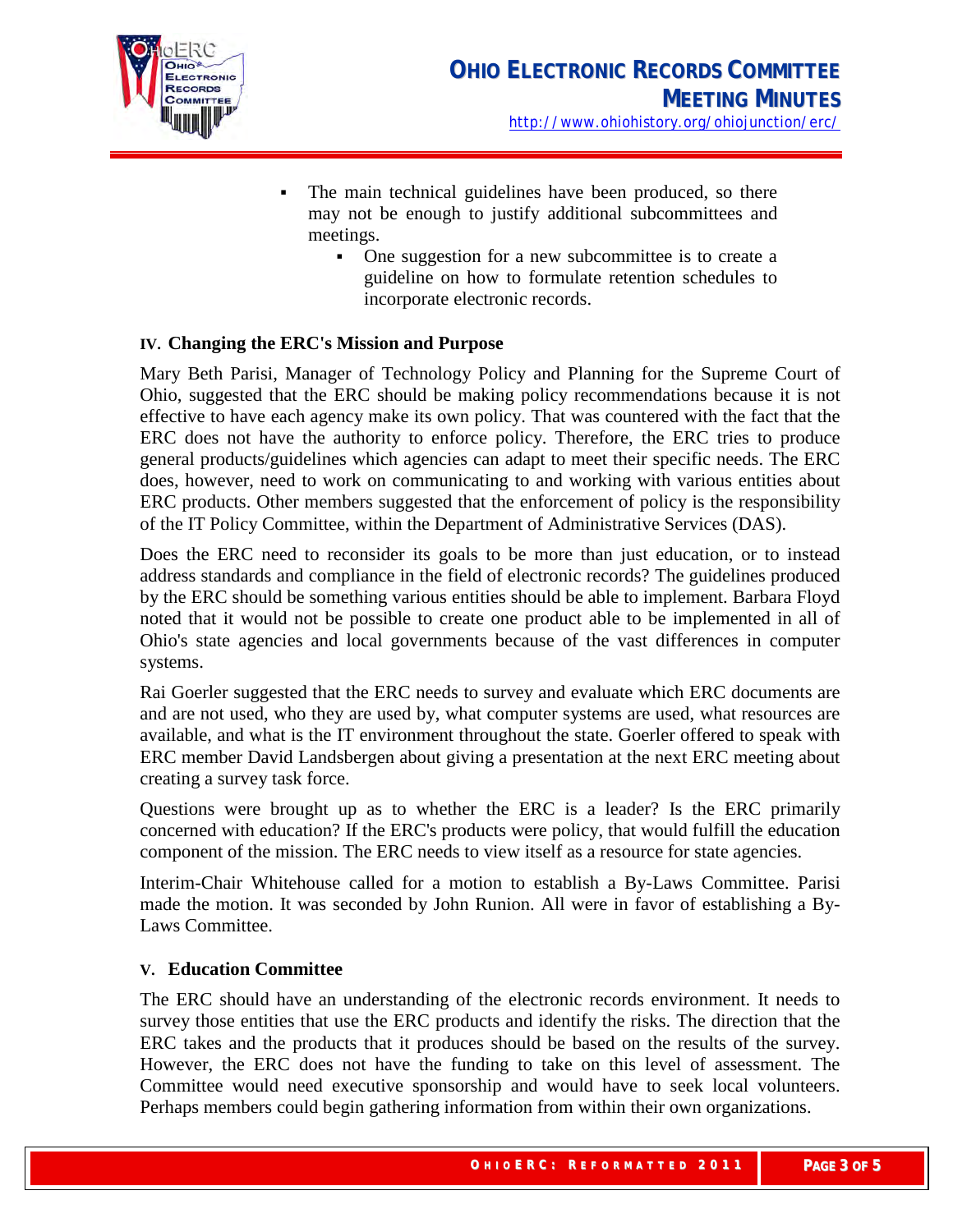

One suggested goal of the Education Committee would be to disseminate information. Further discussion was tabled until the ERC develops a clear mission statement or business plan.

Other suggestions were to instead refer to the Education Committee as the Communication Committee or the Strategic Planning Committee. There was also a suggestion that a Steering Committee could be formed and charged with figuring out what in what direction the ERC should move.

It was agreed that although the ERC should not become static, the formation of committees should wait until the ERC establishes its mission.

## **VI. Discussion of ERC Mission**

Questions were raised about how the ERC can be more effective in its mission and with working as partners. The Committee needs to have an understanding of what other statewide activities are going on. Working with other groups helps the ERC build its knowledge base and both partners gain additional visibility. The two members of the ERC who are policy builders, Parisi and Christian Selch, could offer insight into how policy development works within their agencies.

When asked if their agencies made use of any of the ERC guidelines, Parisi and Selch replied that they were not to that point yet. It is not that the ERC guidelines are not good, but that their agencies are looking for guidelines that fit the purposes of their agencies. ERC policies are too specific and require another step. For a statewide policy to be in place, all the local levels have to be in the same place technically. Therefore, basic standards need to be in place stating what technical levels are needed to meet the guidelines. In other words, standards are needed that allow technology to meet the policies. Selch would be willing to put together a phone conference or presentation at the next meeting concerning policy planning and implementation.

Although the ERC does not have an official mandate to implement and enforce policy, the Committee seems resistant to making official recommendations and passing those recommendations on to those persons who can push for policy and implementation.

The basic issue to be decided between Committee members concerned whether the ERC should continue along the same lines from which it was originally formed, but step it up a level or whether the ERC should go in a different direction by taking more of a leadership role in creating policy and legislative recommendations instead of guidelines.

The basic mission of the ERC, along with its basic needs and membership components need to be addressed before the Committee can begin to discuss By-Laws. The ERC needs to decide the need for its services, the expertise of its members (records management, preservation, passing legislation, etc.), and whether the ERC can fulfill the expressed needs. The ERC needs to get a core group of members together to brainstorm. Executive level persons who should be a part of these discussion include representatives from DAS, the State Auditor's Office and the State Library. This core group of members should schedule one-on-